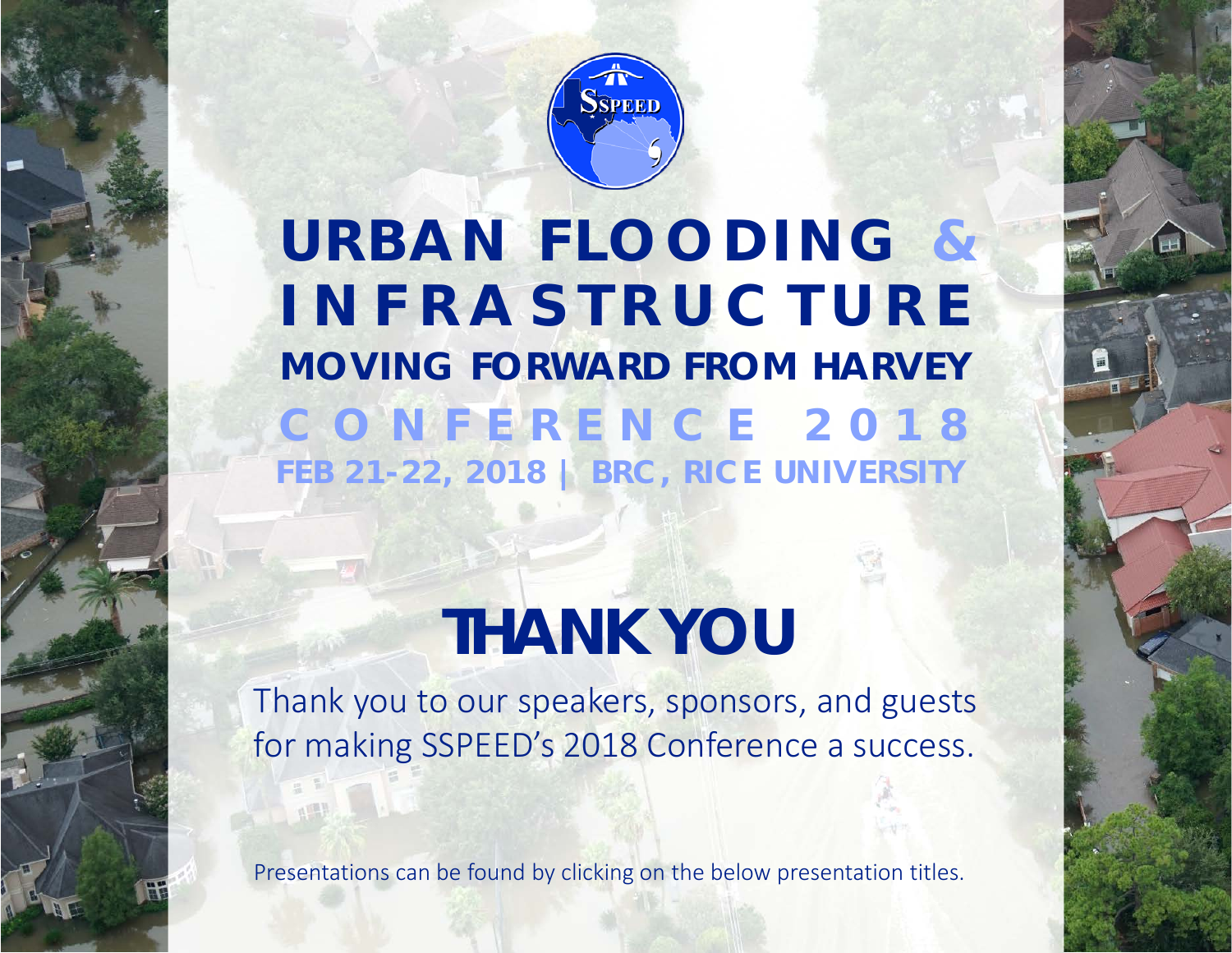

Severe Storm Prediction, Education, & Evacuation from Disasters Center *presents* URBAN FLOODING & INFRASTRUCTURE CONFERENCE: *MOVING FORWARD FROM HARVEY*

## **DAY 1 | WEDNESDAY, FEBRUARY 21**

| $8:00 - 8:45$                       | <b>Registration &amp; Coffee</b>                                                                                                       |  |  |  |
|-------------------------------------|----------------------------------------------------------------------------------------------------------------------------------------|--|--|--|
| <b>OVERVIEW &amp; KICKOFF</b>       |                                                                                                                                        |  |  |  |
| $8:45 - 9:00$                       | <b>Welcome &amp; Introduction</b>                                                                                                      |  |  |  |
| $9:00 - 9:10$                       | Reginald Des Roches   Dean of Engineering, Rice University<br><b>Overview of Conference</b>                                            |  |  |  |
|                                     | Phil Bedient   SSPEED Center, Rice University                                                                                          |  |  |  |
| $9:10 - 9:35$                       | <b>Hurricane Harvey's Impact</b>                                                                                                       |  |  |  |
|                                     | Jeff Lindner   Meteorologist, Harris County Flood Control District                                                                     |  |  |  |
| <b>SESSION I.</b>                   | <b>MOVING FORWARD FROM HARVEY   SESSION LEADER, PHIL BEDIENT</b>                                                                       |  |  |  |
| $9:35 - 10:00$                      | The Path to Prevention<br>Ed Emmett   Judge, Harris County                                                                             |  |  |  |
| $10:00 - 10:20$                     | <b>Harvey Impacts and Flood Resilience Update</b>                                                                                      |  |  |  |
|                                     | Stephen C. Costello   Chief Resilience Officer, City of Houston                                                                        |  |  |  |
| 10:20 - 10:50                       | <b>BREAK</b>                                                                                                                           |  |  |  |
| $10:50 - 11:20$                     | <b>Future Houston</b>                                                                                                                  |  |  |  |
| $11:20 - 11:40$                     | Jim Blackburn   SSPEED Center, Rice University<br>Hurricane Harvey: Experiences, Consequences and Public Support for Proposed Policies |  |  |  |
|                                     | Robert Stein   Professor of Political Science, Rice University                                                                         |  |  |  |
| 11:40 - 12:00                       | Influence of Climate Change on Hurricane Harvey & Future Storms                                                                        |  |  |  |
|                                     | Dan Cohan   Associate Professor, Rice University                                                                                       |  |  |  |
| 12:00 - 1:00                        | <b>LUNCH</b>                                                                                                                           |  |  |  |
| <b>KEYNOTE</b>                      | <b>WHEN THE IMPOSSIBLE BECOMES POSSIBLE</b>                                                                                            |  |  |  |
| $1:00 - 1:30$                       | John Nielsen-Gammon   Texas State Climatologist, Texas A&M University                                                                  |  |  |  |
| <b>SESSION II.</b><br>$1:30 - 1:50$ | <b>URBAN DESIGN FOR FLOOD PROTECTION   SESSION LEADER, SAM BRODY</b><br><b>Flood Risk Reduction &amp; the Urban Built Environment</b>  |  |  |  |
|                                     | Sam Brody   Director of CTBS, Texas A&M Galveston                                                                                      |  |  |  |
| $1:50 - 2:10$                       | <b>Integrated Approaches for Flood Risk Reduction &amp; Urban Development</b>                                                          |  |  |  |
|                                     | Anne Loes Nillesen   Principal, Defacto Architecture & Urbanism                                                                        |  |  |  |
| $2:10 - 2:30$                       | Hurricane Harvey: Come Hell or High Water<br>Phil Bedient   SSPEED Center, Rice University                                             |  |  |  |
| $2:30 - 3:00$                       | <b>BREAK</b>                                                                                                                           |  |  |  |
| <b>SESSION III.</b>                 | <b>URBAN FLOOD POLICY   SESSION LEADER, CHARLES PENLAND</b>                                                                            |  |  |  |
| $3:00 - 3:20$                       | Taking Advantage of the Paradigm Shift – New Policy Opportunities in Development Regulations                                           |  |  |  |
|                                     | Charles Penland   Senior Principal (Infrastructure), Walter P Moore                                                                    |  |  |  |
| $3:20 - 3:40$                       | A Vision for the Future with a Historical Perspective<br>Ataul Hannan   Project Manager, Harris County Flood Control District          |  |  |  |
| $3:40 - 4:00$                       | The Future of our Flood Resiliency & Infrastructure Development                                                                        |  |  |  |
|                                     | Jim Thompson   Chief Executive Texas & Gulf Coast Infrastructure, AECOM                                                                |  |  |  |
| $4:00 - 4:30$                       | <b>Risk-Based Solutions for Urban Flood Risk Reduction</b><br>Marten Hillen   Director Water, Royal HaskoningDHV                       |  |  |  |
|                                     |                                                                                                                                        |  |  |  |

## **CLOSING & RECEPTION**

4:45 - 6:30 **Reception & Poster Presentations** 

Sponsored by AECOM, Arcadis, LAN, & Walter P Moore







WALTER P MOORE